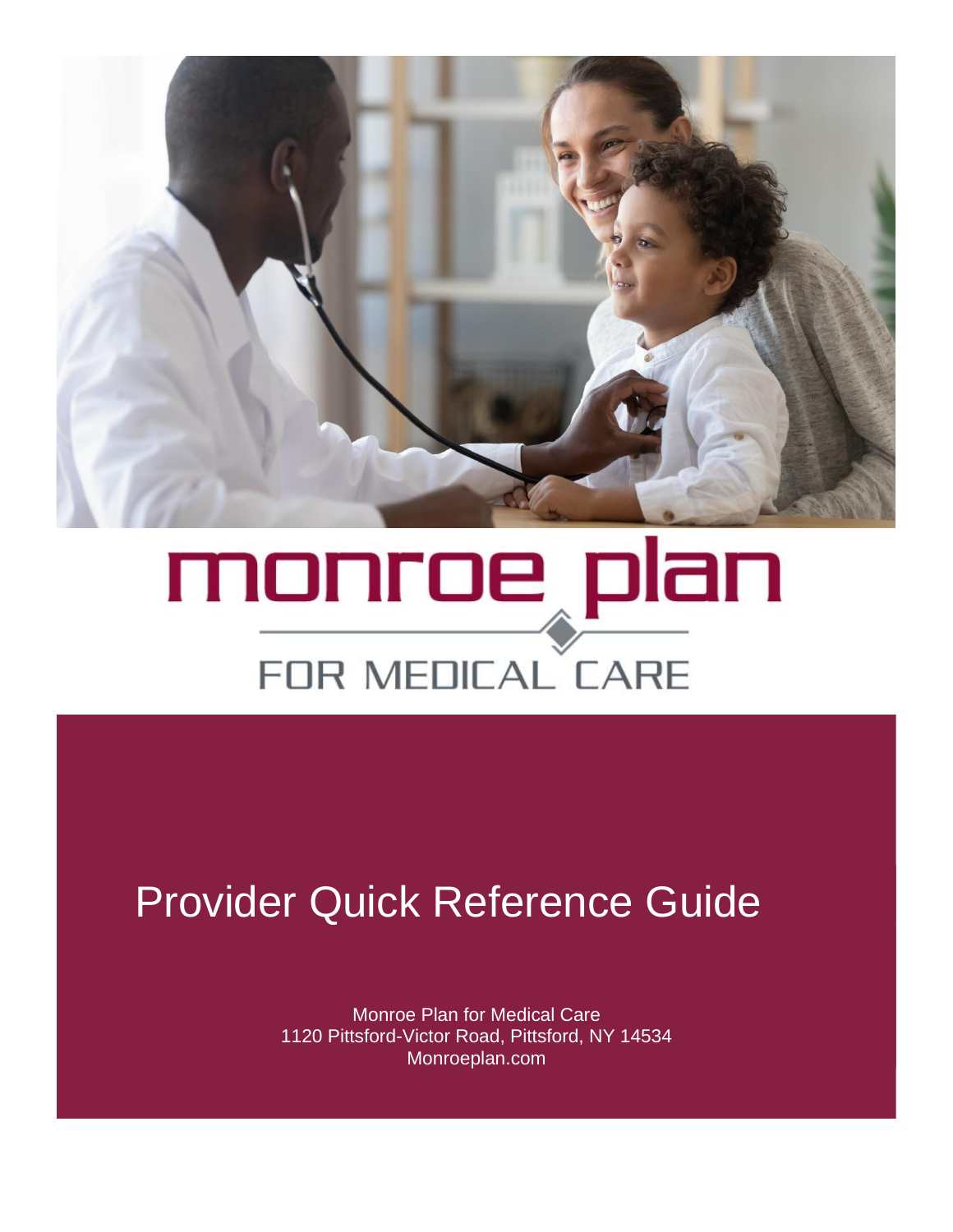

#### Log-In

j

Please use this link to log into to MPMC's portal:

<https://monroeplan.healthtrioconnect.com/app/index.page>

#### Home Page

From the Monroe Plan for Medical Care home page, providers can use top navigation to access portal features. Quick links also provide easy access to commonly used features, websites, documents, and contact information.



#### Attestation

Monroe Plan for Medical Care may ask providers to attest to provider data annually.

1. From the *Office Management* menu, select **Provider Data Attestation**.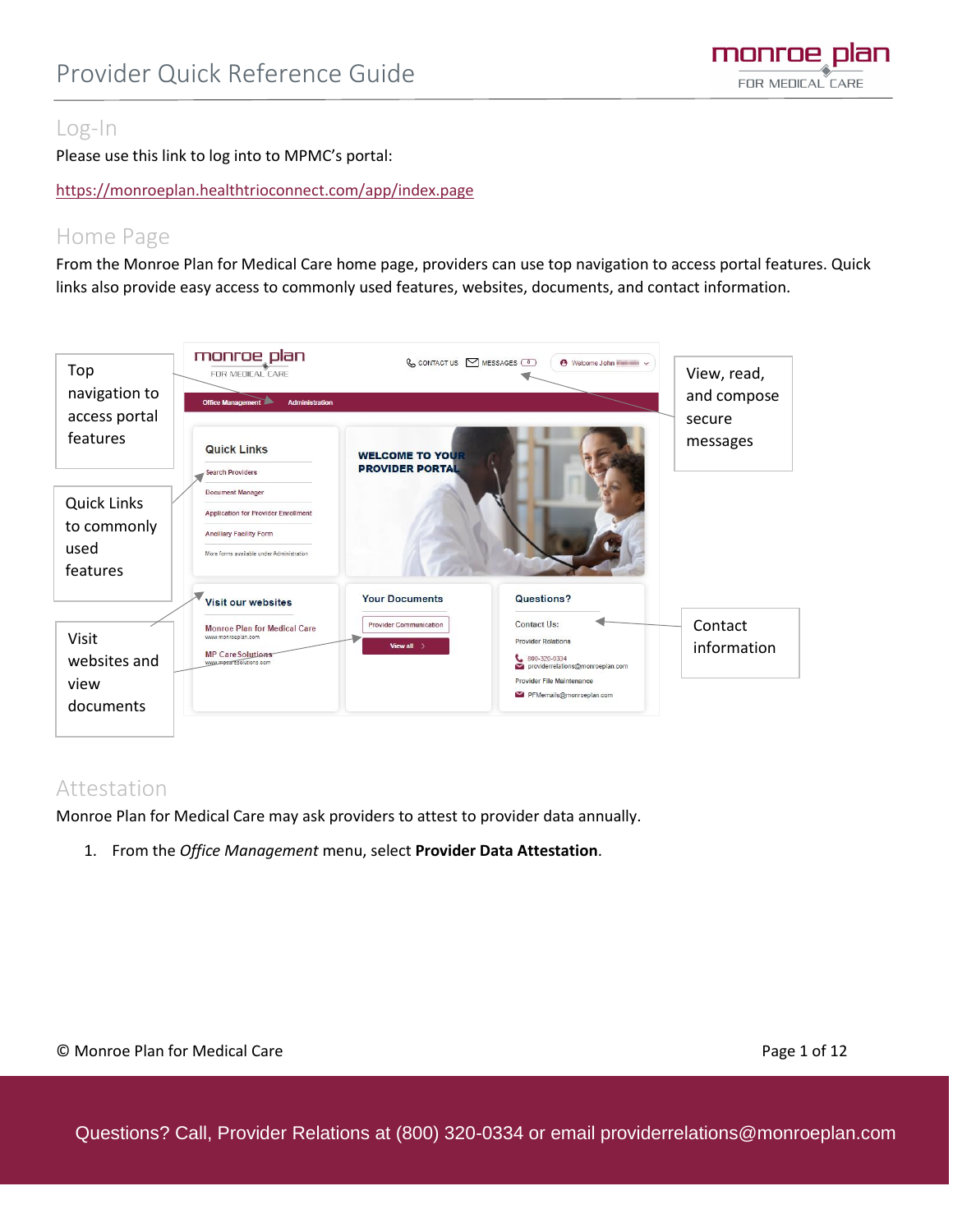### Provider Quick Reference Guide

j



2. In the *Provider Data Verification* screen, search for a provider and click **Attest To**.

| <b>Provider Data Verification</b>                                                                                                          |                    |            |                 |         |                                       |
|--------------------------------------------------------------------------------------------------------------------------------------------|--------------------|------------|-----------------|---------|---------------------------------------|
| The providers listed below require review. To attest to multiple providers with no changes, please select one or more from the list below. |                    |            |                 |         |                                       |
| Search for Providers                                                                                                                       |                    |            |                 |         |                                       |
| $Q$ Search                                                                                                                                 |                    |            | By all criteria |         | <b>Search</b><br>٠                    |
|                                                                                                                                            |                    |            |                 | 20<br>۰ | Name A-Z<br>٠                         |
| Provider                                                                                                                                   | <b>Provider ID</b> | <b>NPI</b> | Due On          |         |                                       |
| Aaron <b>Aaron</b>                                                                                                                         |                    |            | 12/01/2020      |         | <b>Attest To</b><br><b>No Changes</b> |
| Aaron                                                                                                                                      |                    |            | 12/01/2020      |         | <b>Attest To</b><br><b>No Changes</b> |

- a. If there are no changes, click **No Changes**.
- b. In the *Complete Attestation* screen, click **Confirm**.

monroe plan FOR MEDICAL CARE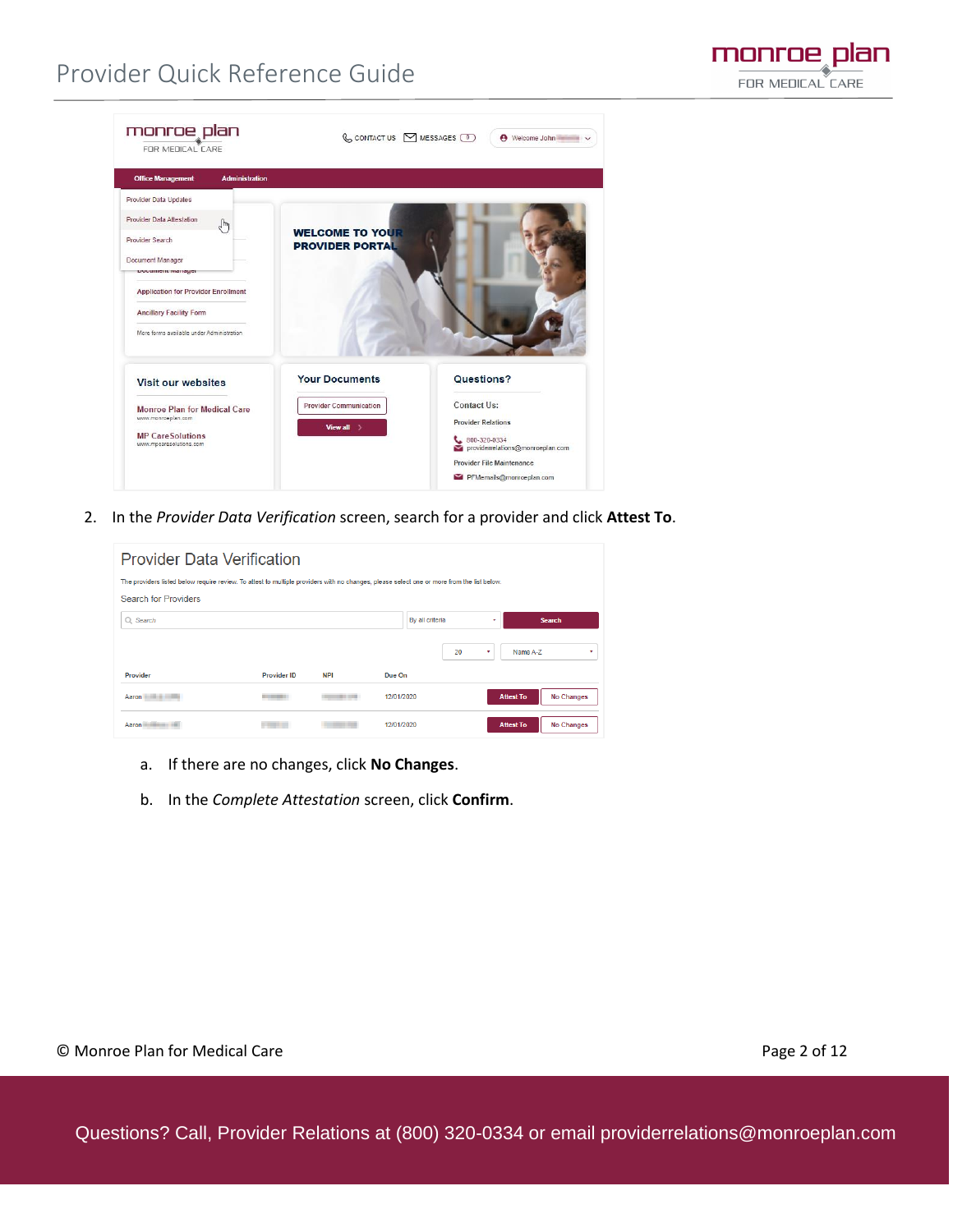

| Please confirm the1 providersbelow have no reported changes. |                   |                          |  |
|--------------------------------------------------------------|-------------------|--------------------------|--|
| <b>Name</b>                                                  | ID                | <b>NPI</b>               |  |
| constitutions and                                            | <b>CONTRACTOR</b> | <b>Contract Contract</b> |  |
|                                                              |                   |                          |  |
|                                                              |                   |                          |  |
|                                                              |                   |                          |  |
|                                                              |                   |                          |  |
|                                                              |                   |                          |  |
|                                                              |                   |                          |  |
|                                                              |                   |                          |  |
|                                                              |                   |                          |  |
|                                                              |                   |                          |  |
|                                                              |                   |                          |  |
|                                                              |                   |                          |  |
|                                                              |                   |                          |  |
|                                                              |                   |                          |  |

c. Changes are sent to the health plan for review. Click **Close**.



3. The *Review Provider Information* pop-up screen displays. Verify provider personal information and click **Next**.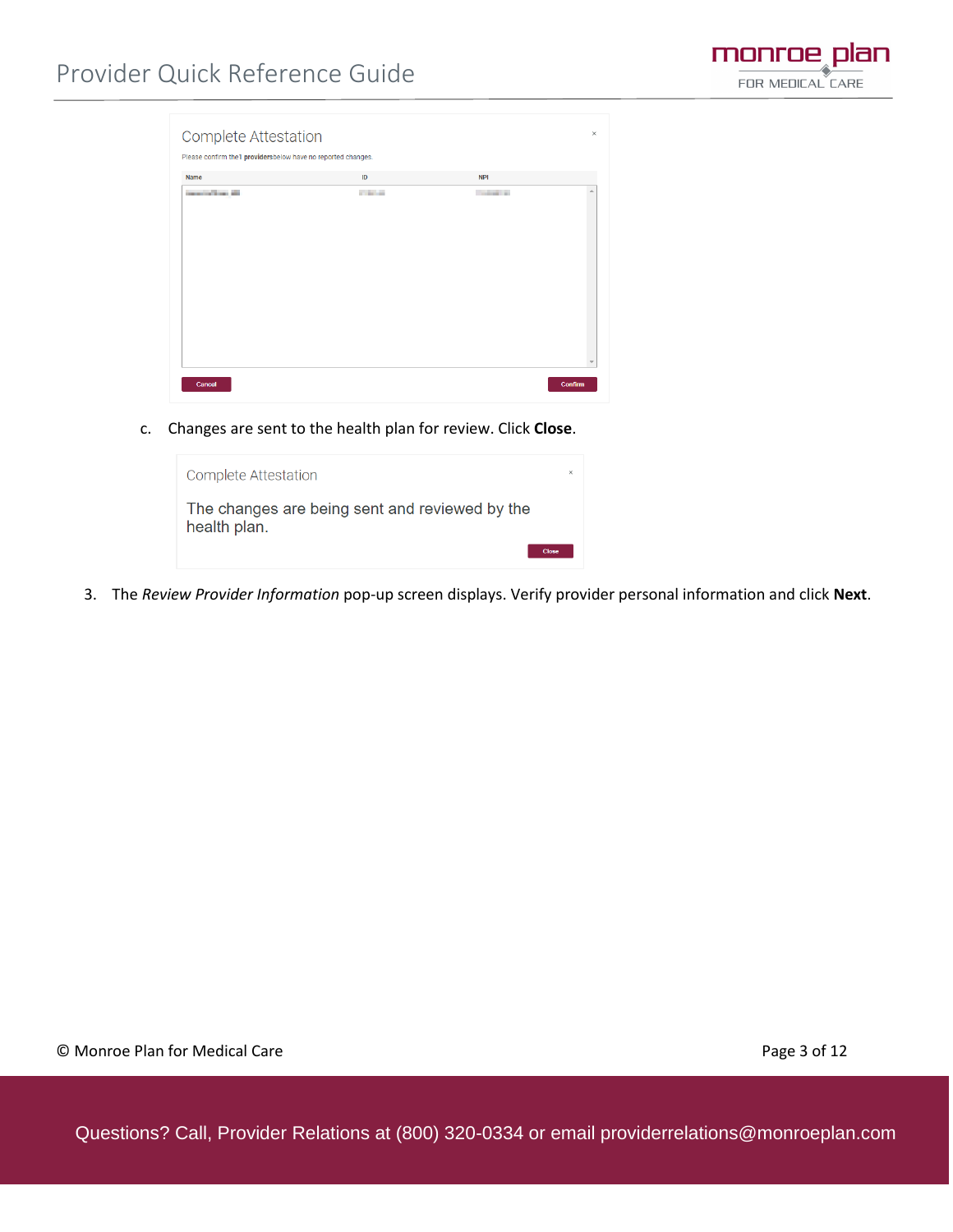

| <b>Review Provider Information</b><br>Aaron               |                                                                        |
|-----------------------------------------------------------|------------------------------------------------------------------------|
| O Personal in 2 Practice lis 3 (Change and 2 Change and 2 | 5 Anthony D<br><b>G</b> Anthony D<br>$\overline{a}$<br><b>8</b> Submit |
| Provider personal information                             |                                                                        |
| *Type of practitioner                                     |                                                                        |
| Clinician                                                 |                                                                        |
|                                                           | No records available.                                                  |
| Institution name                                          | Completion date                                                        |
| <b>Add residency</b>                                      |                                                                        |
|                                                           |                                                                        |
|                                                           |                                                                        |
|                                                           |                                                                        |

4. Click through and review all practice tabs.



© Monroe Plan for Medical Care **Page 4 of 12** and 2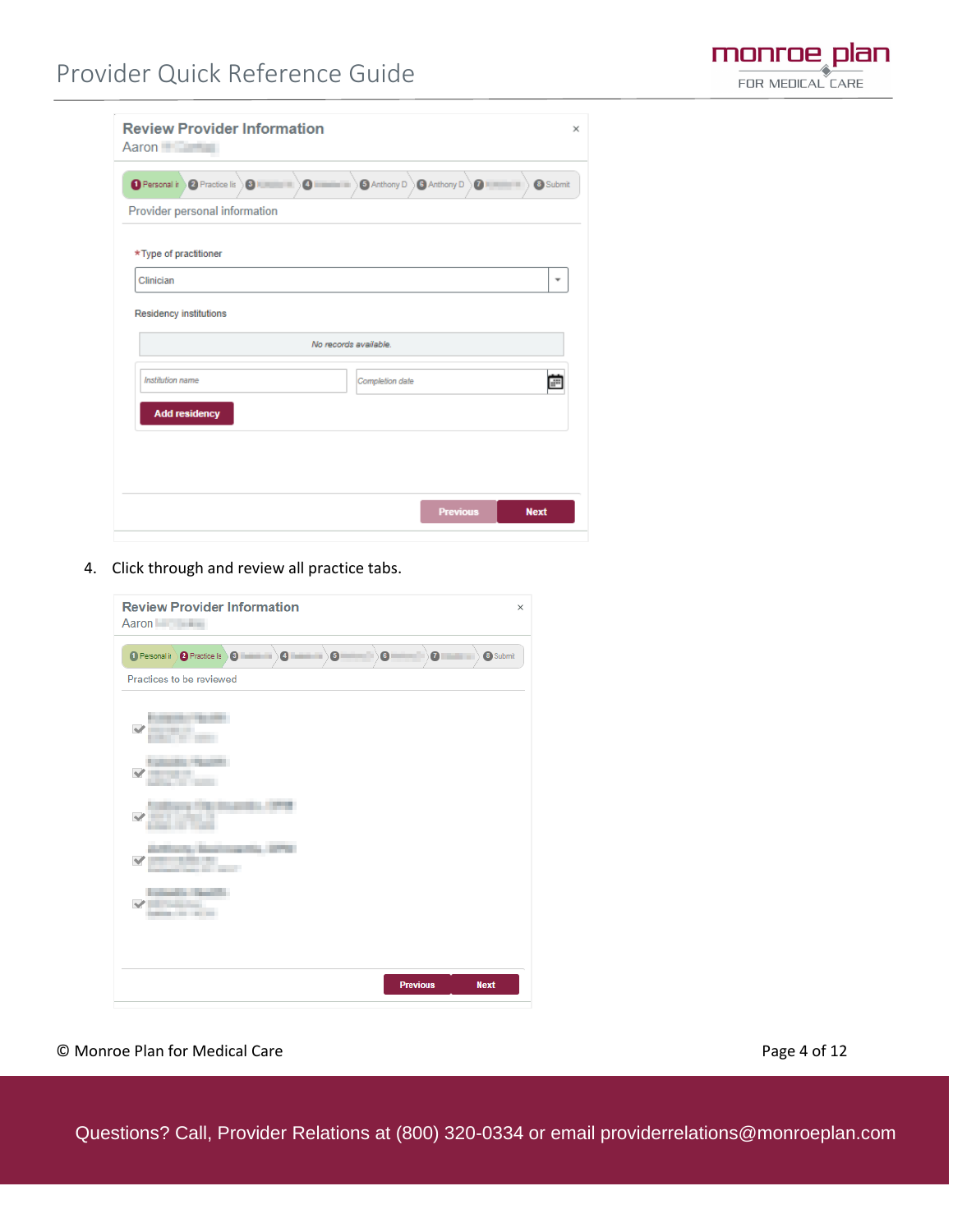5. Click **Next** to advance to the next tab.

j

| <b>Review Provider Information</b><br>Aaron                                                                      | $\times$    |
|------------------------------------------------------------------------------------------------------------------|-------------|
| 1 Personal in 2 Practice lis 3 3 4 4 5 6 million<br>$\bullet$<br>$\mathbf{G} = \mathbf{H} \mathbf{H} \mathbf{H}$ | 8 Submit    |
| Information for Kaleida Health                                                                                   |             |
| Patient Age Range<br>to                                                                                          |             |
| <b>Previous</b>                                                                                                  | <b>Next</b> |

6. When finished updating provider and practice information, add any additional comments, and click the **Acknowledgment** checkbox. Click **Submit**.

| <b>Review Provider Information</b><br>Aaron <b>Aaron</b>                                                                                                                                                                             | × |
|--------------------------------------------------------------------------------------------------------------------------------------------------------------------------------------------------------------------------------------|---|
| 1 Personal in 2 Practice lis 8 <b>Community 3 Community 3 Community 3 Community 3 Community 3 Community 3 Community 3 Community 3 Community 3 Community 3 Community 3 Community 3 Community 3 Community 3 Community 3 Community </b> |   |
| Comments                                                                                                                                                                                                                             |   |
| * required<br><b>Additional comments</b>                                                                                                                                                                                             |   |
|                                                                                                                                                                                                                                      |   |
|                                                                                                                                                                                                                                      |   |
| Characters remaining: 1000 / 1000                                                                                                                                                                                                    |   |
| * Acknowledgment                                                                                                                                                                                                                     |   |
| In accordance with federal, state and regulatory requirements I have reviewed the provider<br>directory information and attest that the information displayed is current and up to date.                                             |   |
|                                                                                                                                                                                                                                      |   |
| <b>Previous</b><br><b>Submit</b>                                                                                                                                                                                                     |   |
|                                                                                                                                                                                                                                      |   |

The *Thank You* screen displays with all requested updates.

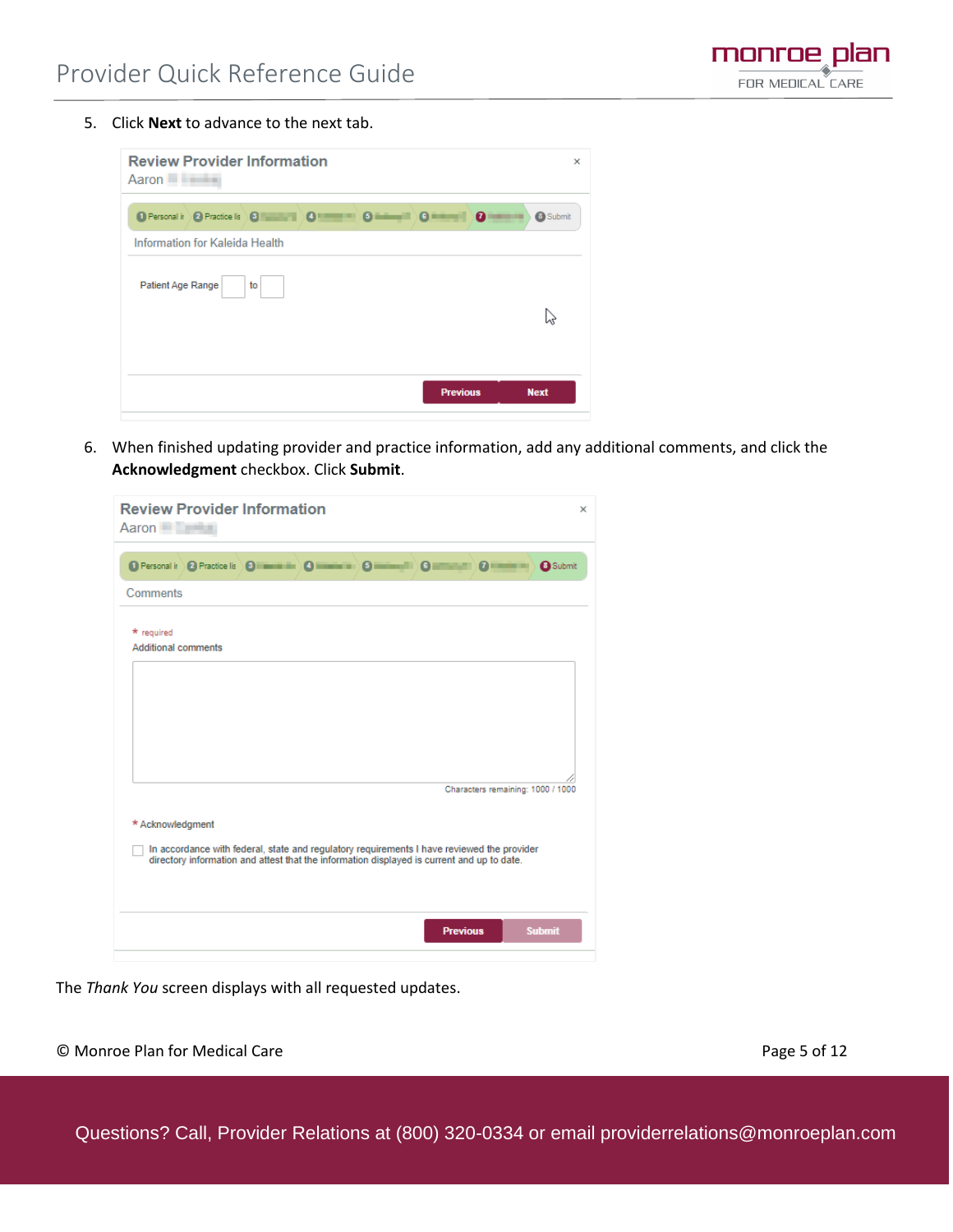

| <b>Thank You</b>         | Your update request has been received.    |    | $\times$ |
|--------------------------|-------------------------------------------|----|----------|
| <b>Requested Updates</b> |                                           |    |          |
|                          | Personal information                      |    |          |
| Item                     | From                                      | To |          |
|                          | No records available.                     |    |          |
|                          |                                           |    |          |
|                          |                                           |    |          |
|                          | <b>Control Model</b>                      |    |          |
|                          |                                           |    |          |
|                          | <b>THE RESIDENCE OF THE</b>               |    |          |
|                          | No updates requested                      |    |          |
|                          |                                           |    |          |
|                          | <b>A REPORT OF STREET STREET AND</b>      |    |          |
|                          | No updates requested                      |    |          |
|                          |                                           |    |          |
|                          | SALE SERVER THE REPORTS CONTROL MINER.    |    |          |
|                          | No updates requested                      |    |          |
|                          |                                           |    |          |
|                          | <b>STATISTICS INTERFERING AND ARTISTS</b> |    |          |
|                          | No updates requested                      |    |          |
|                          |                                           |    |          |
|                          |                                           |    |          |

#### Update Information

Providers can make updates to personal and practice information at any time.

1. From the *Office Management* menu, select **Provider Data Updates**.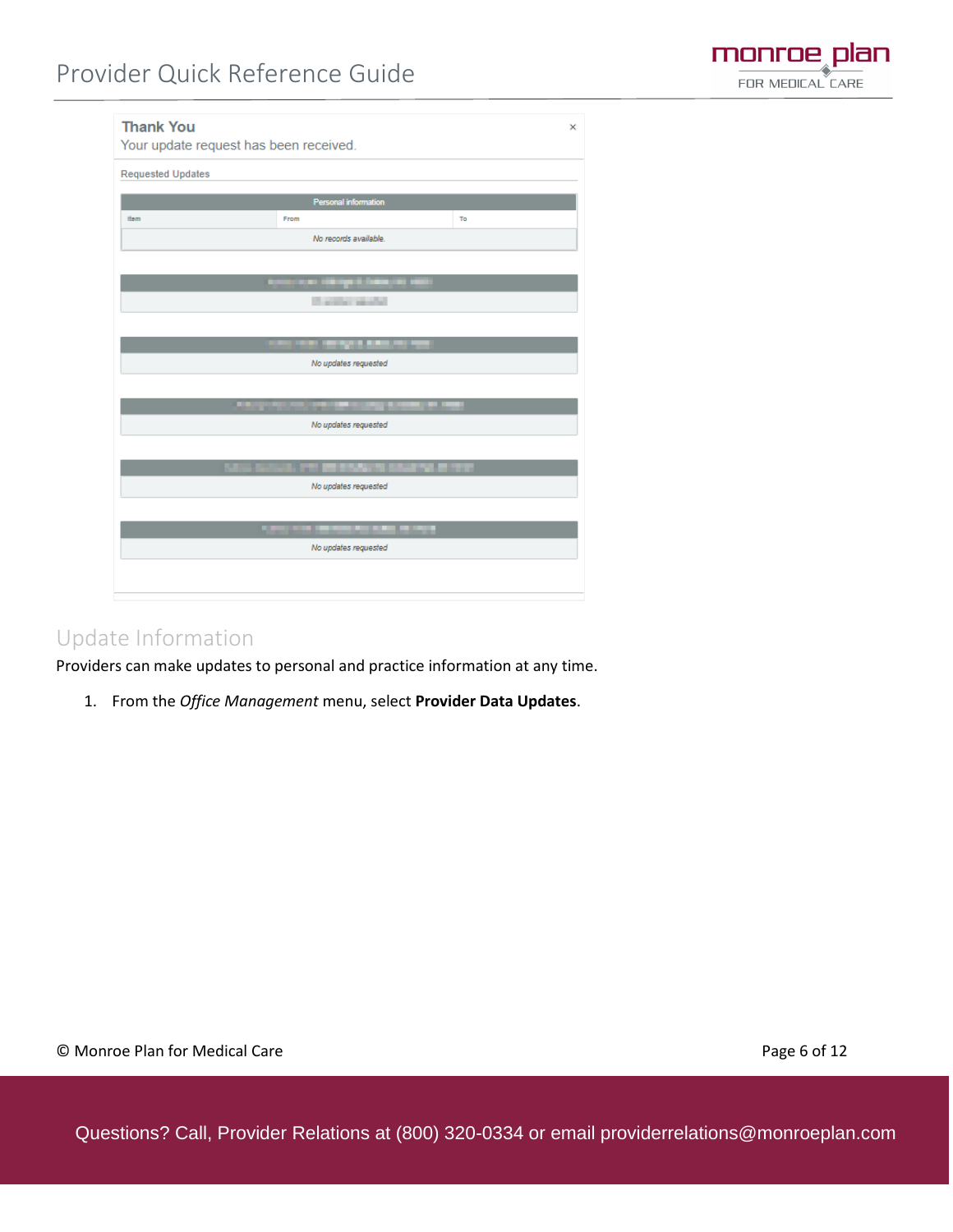| <b>Office Management</b><br><b>Administration</b> |                                                  |                    |
|---------------------------------------------------|--------------------------------------------------|--------------------|
| Provider Data Updates<br>5 <sub>n</sub>           |                                                  |                    |
| Provider Data Attestation                         |                                                  |                    |
| Provider Search                                   | <b>WELCOME TO YOUR</b><br><b>PROVIDER PORTAL</b> |                    |
| Document Manager                                  |                                                  |                    |
| россиясти манадет                                 |                                                  |                    |
| <b>Application for Provider Enrollment</b>        |                                                  |                    |
| <b>Ancillary Facility Form</b>                    |                                                  |                    |
| More forms available under Administration         |                                                  |                    |
|                                                   |                                                  |                    |
|                                                   | <b>Your Documents</b>                            | Questions?         |
| <b>Visit our websites</b>                         |                                                  |                    |
|                                                   | <b>Provider Communication</b>                    | <b>Contact Us:</b> |

2. In the *Provider Manager* screen, search for a provider and click **View**.

| <b>Provider Manager</b> |                    |                 |      |
|-------------------------|--------------------|-----------------|------|
|                         |                    | Modify Search ~ |      |
| Provider                | <b>Provider ID</b> | <b>NPI</b>      |      |
| Aaron                   |                    |                 | View |
| Aaron                   | ---                |                 | View |
| Aaron                   | <b>CONTRACTOR</b>  |                 | View |

3. View Provider and Practice information. Click **Update information**.

| Provider Manager<br>Aaron <b>Company</b>                   |                                       | <b>Update information</b><br>Last Update Request: 12/28/2020 08:49 am |
|------------------------------------------------------------|---------------------------------------|-----------------------------------------------------------------------|
| <b>Provider information</b><br><b>Practice information</b> |                                       |                                                                       |
| <b>NPI</b><br><b>COLOR ON</b>                              | <b>State license</b><br>Not specified | Gender<br>Male                                                        |
| <b>Type of practitioner</b><br>Clinician                   | <b>Speciality</b><br>- Podiatrist     | Languages<br>- English                                                |
| Email<br>Not specified                                     |                                       |                                                                       |

4. The *Update provider information* popup window displays. View and update provider personal information. Click **Nex**t to advance to the *Practice List* tab.

monroe plan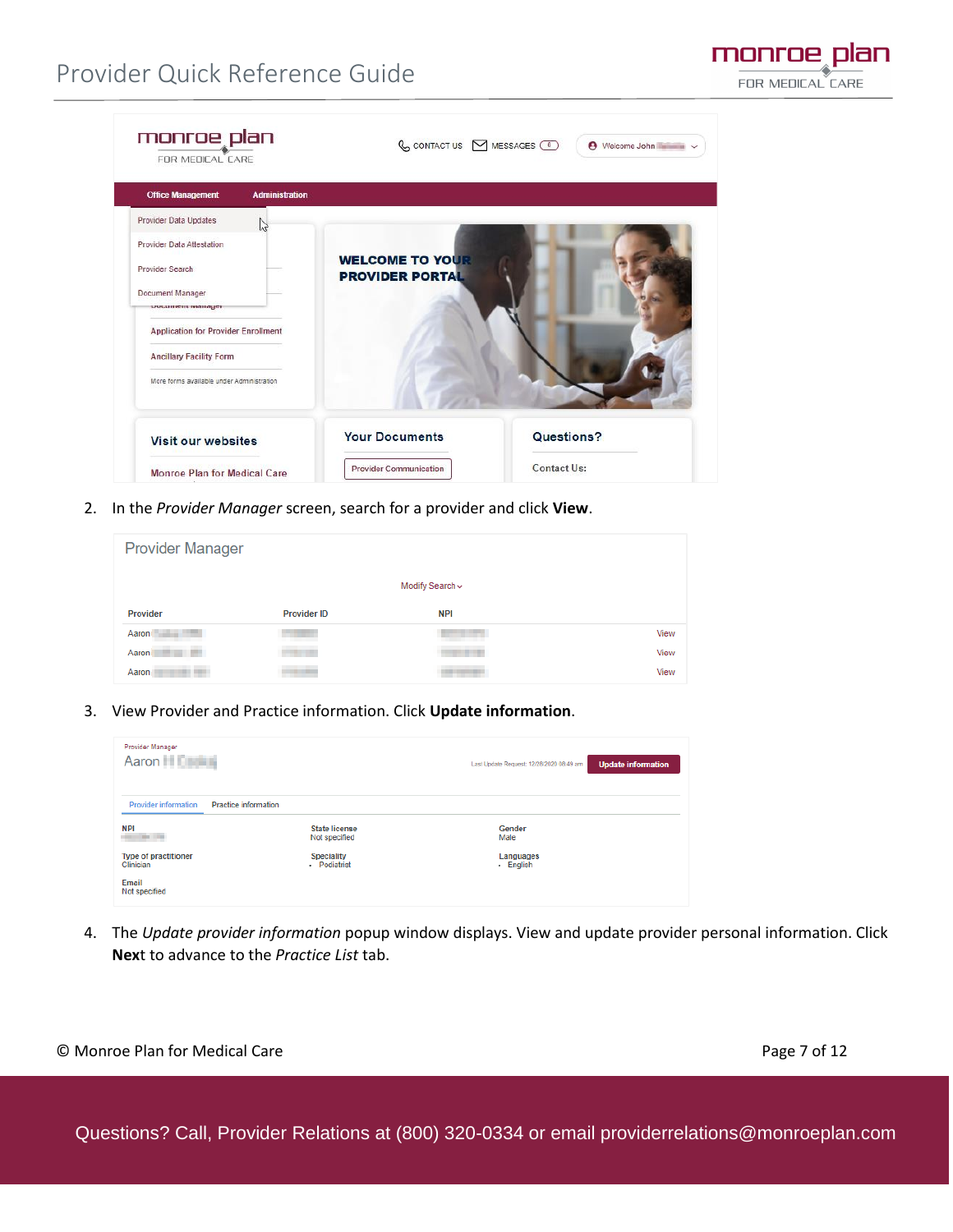

| Personal information          |          | 2 Practice list        | <b>3</b> Submit          |
|-------------------------------|----------|------------------------|--------------------------|
| Provider personal information |          |                        |                          |
| *Provider name                |          | Gender                 |                          |
| Aaron <b>Management</b>       |          | $\odot$ Male<br>Female |                          |
| *Type of practitioner         |          | <b>NPI</b>             |                          |
| Clinician                     |          |                        |                          |
| Email                         |          |                        |                          |
|                               |          |                        |                          |
| Specialities                  |          | Languages              |                          |
| Podiatrist                    | $\times$ | English                | $\times$                 |
| Speciality                    | ٠        | Language               | $\overline{\phantom{a}}$ |
| <b>Add speciality</b>         |          | <b>Add language</b>    |                          |
|                               |          |                        |                          |
|                               |          |                        |                          |

5. Select practices to update information and click **Next**, or click **Skip** if practice information does not need to be updated.

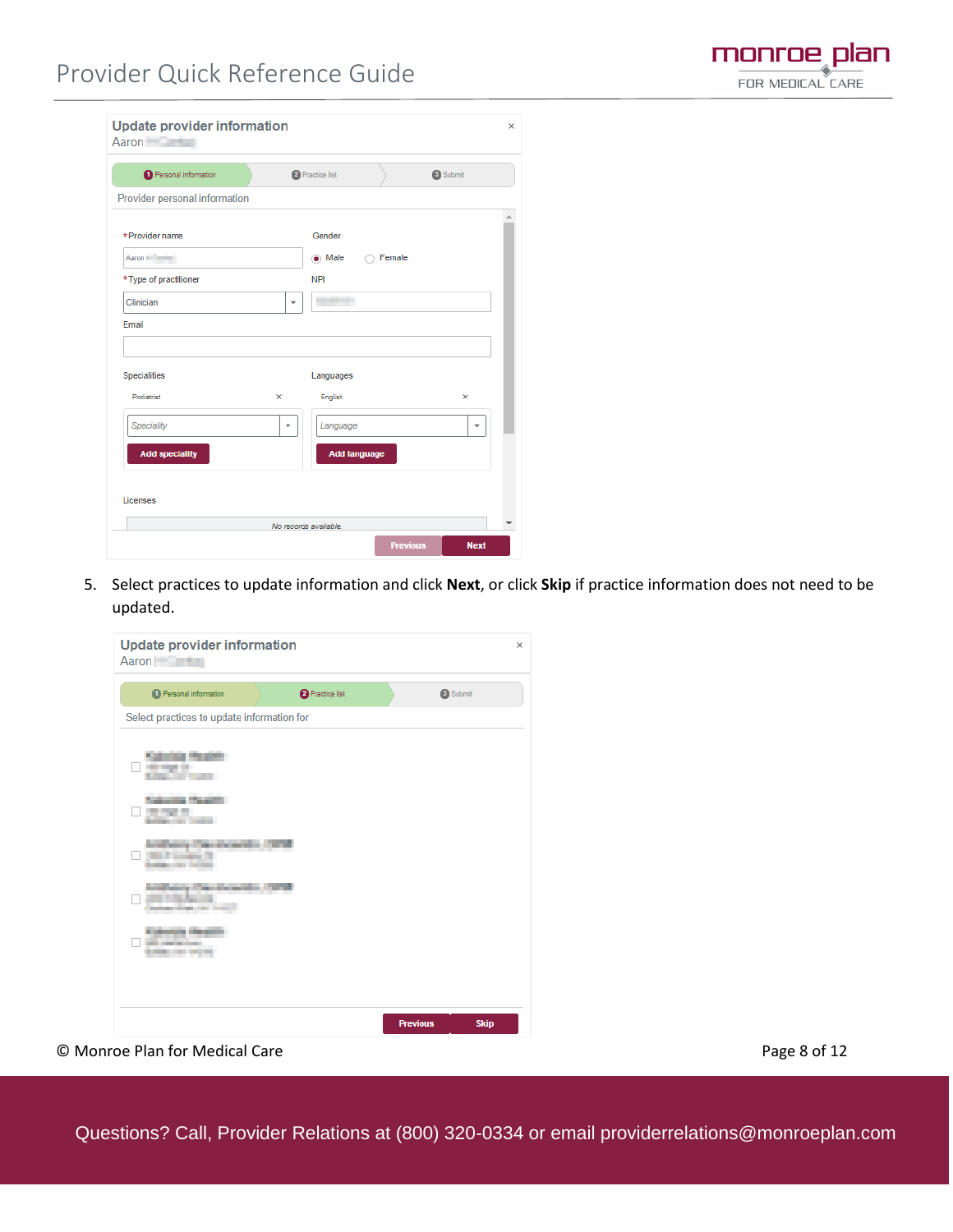

6. Review and update practice information. Click **Next**.

| <b>Update provider information</b><br>Aaron          |                                             |  |
|------------------------------------------------------|---------------------------------------------|--|
| <sup>1</sup> Personal information<br>2 Practice list | $\bullet$ $\blacksquare$<br><b>A</b> Submit |  |
| Information for                                      |                                             |  |
| Practice name                                        |                                             |  |
| <b>CASE OFF</b>                                      |                                             |  |
| Accepting Medicare?                                  | Accessibility available                     |  |
| No<br>Yes                                            | O Yes                                       |  |
|                                                      | No<br>∋                                     |  |
| Patient Age Range<br>to                              |                                             |  |
| Office phone                                         | Office fax                                  |  |
| The product of                                       | <b>Separate</b>                             |  |
| *Address                                             |                                             |  |
| <b>Hillman</b><br>Address line 2                     | <b>SANT</b>                                 |  |
| the c<br>m.                                          | <b>STAR</b><br>$100 - 100$                  |  |
| <b>Accepting patients</b>                            |                                             |  |
|                                                      |                                             |  |
| Office hours                                         |                                             |  |
|                                                      | <b>Previous</b><br><b>Next</b>              |  |

7. Add any additional comments and click **Submit**.

| <sup>1</sup> Personal information | 2 Practice list | $\sim$ | <b>O</b> Submit                   |
|-----------------------------------|-----------------|--------|-----------------------------------|
| <b>Comments</b>                   |                 |        |                                   |
| <b>Additional comments</b>        |                 |        |                                   |
|                                   |                 |        |                                   |
|                                   |                 |        |                                   |
|                                   |                 |        |                                   |
|                                   |                 |        | Characters remaining: 1000 / 1000 |
|                                   |                 |        |                                   |

Your update request is sent to the health plan and the *Thank You* screen displays.

© Monroe Plan for Medical Care **Page 9 of 12** and 2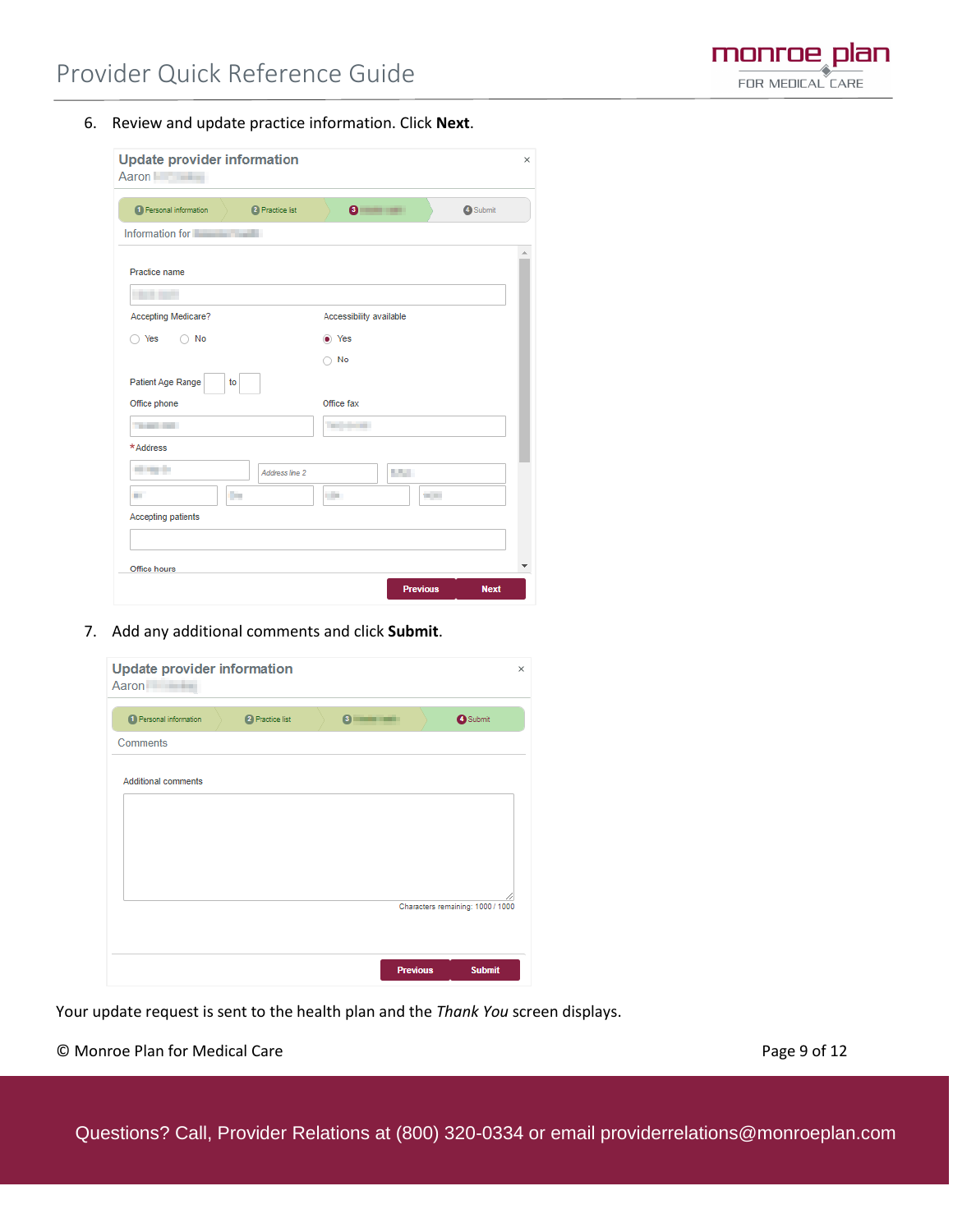

|    | × |
|----|---|
|    |   |
|    |   |
| To |   |
|    |   |
|    |   |
|    |   |
|    |   |
|    |   |

#### Secure Messages

j

Providers can send and receive secure messages through the portal.

1. From the *Home* page, click the messages mailbox icon.



2. In the inbox, all messages are displayed. Click on a message to read it.

Note: Click the **Sent Items** or **Archived Items** tabs to view sent and/or archived messages.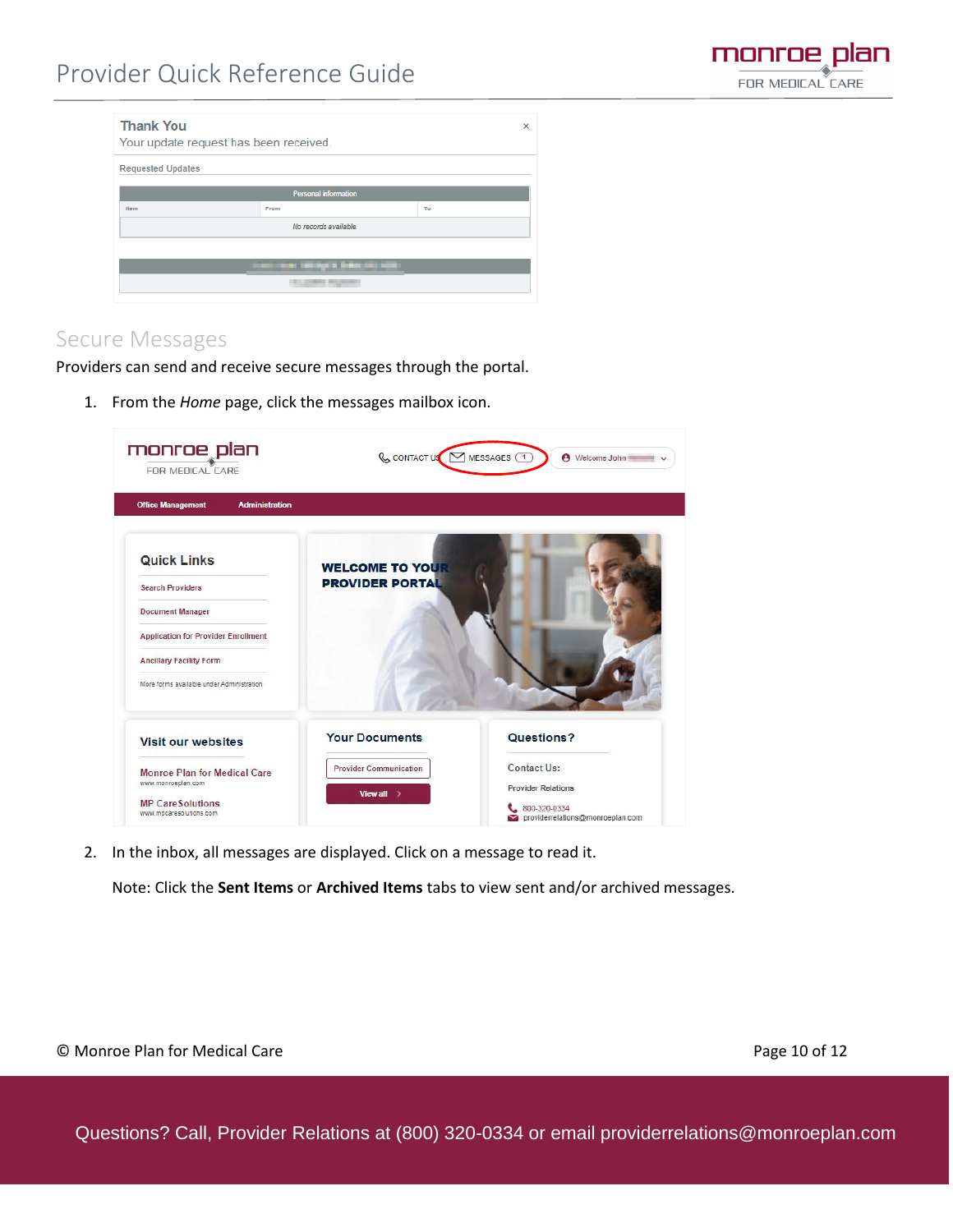| <b>Inbox Messages for John Albertain</b>                   |                     | <b>New Message</b>     | Settings                  |
|------------------------------------------------------------|---------------------|------------------------|---------------------------|
| <b>Sent Items</b><br><b>Archived Items</b><br><b>Inbox</b> |                     |                        |                           |
|                                                            |                     | <b>Search Messages</b> | <b>x</b> Clear Results    |
| $1 - 1$ of 1<br><b>Archive</b>                             |                     |                        | $\rightarrow$<br>K        |
| <b>From</b><br>Ø.<br>$\mathbf{r}$<br>n<br>- 11             | Subject             | Received               |                           |
| $\sim$<br><b>Monroe Plan for Medical Care</b>              | <b>Test Message</b> |                        | Dec 28, 2020, 12:06:13 PM |
| $1 - 1$ of 1<br><b>Archive</b>                             |                     |                        | $\rightarrow$             |

3. In the *View Message* screen, providers can read messages as well as print, reply, or archive.

|                                            | View Message for John <b>William</b>                                                | <b>New Message</b><br>Settings            |
|--------------------------------------------|-------------------------------------------------------------------------------------|-------------------------------------------|
| Inbox                                      | <b>Sent Items</b><br><b>Archived Items</b>                                          |                                           |
| <b>Test Message</b>                        | <b>Print</b>                                                                        | Reply To<br><b>Archive</b><br>$\check{~}$ |
| From:<br>To:                               | Monroe Plan for Medical Care<br>John <b>Communist Communist Communist Communist</b> | Dec 28, 2020, 12:06:13 PM                 |
| This is a test message.<br>Return to Inbox |                                                                                     |                                           |

4. To compose a new message, click **New Message**. The *Compose Message* screen displays.

| <b>Compose Message for John Manufacture</b> |                                                     |        |  |
|---------------------------------------------|-----------------------------------------------------|--------|--|
| From<br>To                                  | John <b>Communist Communist Communist Communist</b> |        |  |
| <b>Subject</b>                              | <b>ADD RECIPIENTS</b>                               | Add CC |  |
| Mark urgent D                               |                                                     |        |  |
| <b>Attachments</b>                          | Attach a file                                       |        |  |
|                                             |                                                     |        |  |
|                                             |                                                     |        |  |
| Send                                        | <b>Cancel</b>                                       |        |  |

5. Click Add **Recipients**.

monroe plan FOR MEDICAL CARE